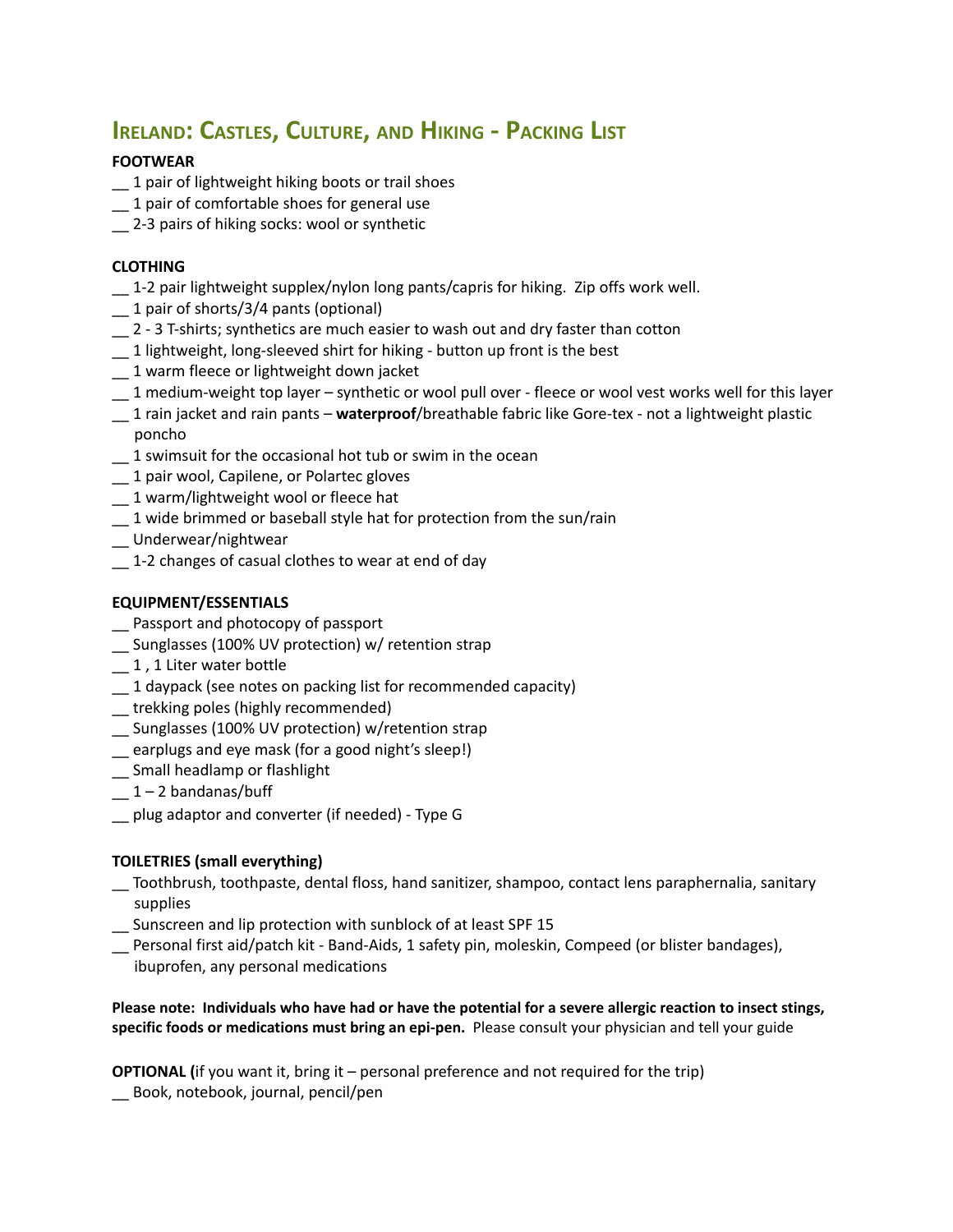\_\_ folding umbrella

- \_\_ wristwatch with an alarm or travel clock
- \_\_ 10 ft. light cord and 4-6 clothespins, detergent
- \_\_ Camera (extra battery or battery charger) and film/memory card
- \_\_ washcloth (most hotels in Europe supply towels but not wash clothes)
- \_\_ your favorite snack
- \_\_ 1 or 2 bandannas
- \_\_ binoculars

## **NOTES ON PACKING**

Adventures in Good Company's packing list includes items to help you be prepared for the various activities and conditions. It is not personalized, so please add the items that you require to travel safely and comfortably but remember – less is better! You may not use everything you bring; however, you need to come prepared for all possible weather. At the same time, you must be able to carry your own luggage, sometimes up and downstairs. Bringing a duffel bag or soft-sided suitcase with wheels, rather than a hard-sided suitcase, is easier for packing into the vans that will be transporting our luggage. **As space for luggage on our trips is limited, please do not overpack!**

**Footwear:** Well-fitting, sturdy boots or trail shoes are very important to your safety and enjoyment. If you plan to buy new shoes/boots, break them in by wearing them around town and taking some short hikes *before* your trip. For general hiking, lightweight or midweight cordura or leather boots with a Vibram sole work well. If you have weak ankles or are recovering from an ankle injury, get boots that come above the ankle– you'll find that this will give you more support in uneven or slippery terrain. Remember to waterproof your boots before the trip. Even boots billed as 'waterproof' need to be treated with a waterproofing product.

**Clothing:** The clothing listed on the packing list has been chosen for your specific trip conditions and for its versatility for layering. NO COTTON for your active wear! It should all be made from synthetic/synthetic blends, down/down blends or wool/wool blends. Layering is the most practical and efficient method of insulating the body. Several layers of varied weight materials provide better insulation than one thick Layer of clothing. Also, adding or subtracting layers allows you to adjust to the temperature at your particular level of activity.

**Rain Gear**: You will need a parka or jacket made of a coated nylon or a waterproof/breathable fabric like Gore-tex, HellyTech, Membrane, H2No, or Ultrex. **Be sure it keeps water out**. Before making this important purchase, be sure that it fits you properly. It should be large enough to fit over all your layers. In particular, the hood needs to be effective. It should shield your face from the rain and turn with your head. Movement of your arms must not interfere with the hood. Put on your daypack; can you still raise your arms? Your wind/rain pants should be comfortable, allow enough room for your layers, and permit free movement of your legs (for example, can you crouch comfortably?). Partial or full-length leg zippers are useful for easily putting your pants on over your boots. An inexpensive plastic poncho will both leak and tear easily and is not recommended.

**Daypacks:** Your daypack should be large enough to hold the following items: 1 liters of water, rain gear, lunch/snacks (for the day), sunscreen, warm layer (fleece pullover or vest), personal first aid kit, lightweight gloves, warm hat and personal items such as camera, etc. We recommend a daypack with a